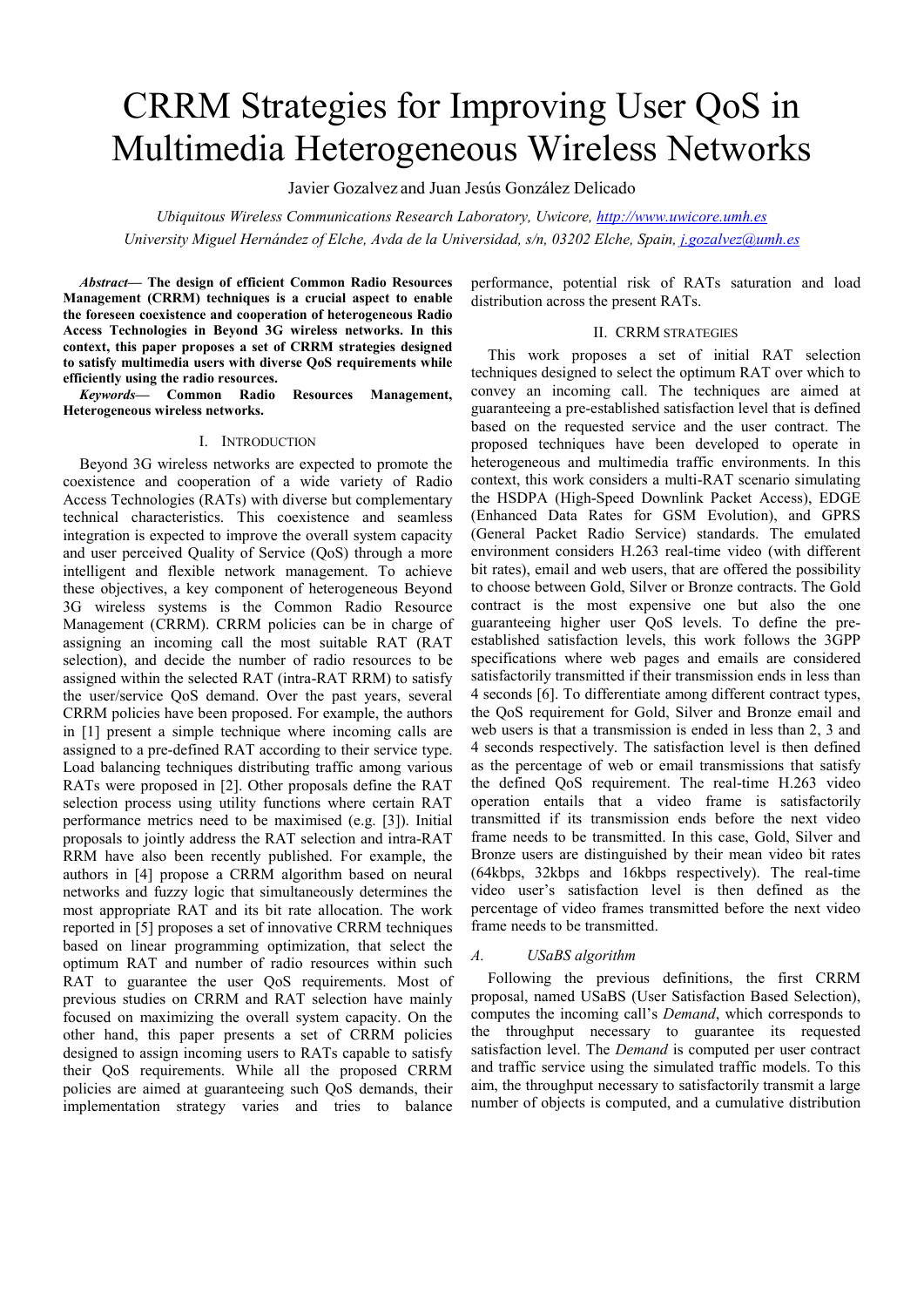function (cdf) is derived. The throughput necessary to achieve a given satisfaction level, defined as a percentage of objects satisfactorily transmitted following their QoS requirement, is then easily extracted from the derived throughput cdf. This throughput represents the incoming call's *Demand*.

To decide the optimum RAT over which to convey an incoming call characterized by a given *Demand*, USaBS computes the estimated throughput, referred to as *Offer*, that each RAT is capable to achieve for a percentage of emails, webs or video frames. The *Offer* computation is based on the throughput that each RAT was capable to achieve in previous transmissions, normalized to the number of assigned radio resources per user. The *Time Limit* parameter has been defined to filter these throughput estimates, and only use for the *Offer* computation those that were achieved under system and RAT conditions close to those experienced at the time of computing the RAT's *Offer*. A cdf of the filtered throughput estimates for previous object transmissions is then derived per service and RAT. The RAT's *Offer* is then extracted from the throughput cdf as the minimum throughput guaranteed to a given percentage of objects. Such percentage needs to be carefully selected to provide reliable estimates of the RAT's performance. In fact, a too high percentage would underestimate the RAT's capabilities, while a too low one would overestimate them<sup>1</sup>.

Once the *Demand* and *Offer* are estimated, USaBS assigns each incoming call a RAT providing an *Offer* higher than the call's *Demand*. Since different RATs might be able to provide an *Offer* higher than the call's *Demand*, three different CRRM strategies have been implemented. The USaBS proposal assigns the incoming call the RAT providing the lower *Offer* that is higher than the call's *Demand*. This approach has been implemented to prevent low *Demand* users to unnecessarily saturate the high performance RATs. Such RATs can then be 'reserved' for high demanding users that could not be satisfied with low *Offer* RATs.

The USaBS technique has been designed to efficiently operate in a multi-RAT environment, where each RAT is characterized by diverse intra-RAT RRM capabilities. In the simulated environment, HSDPA implements more advanced and short-time response RRM techniques than GPRS and EDGE. For example, HSDPA implements advanced scheduling techniques capable to quickly combat bad CRRM decisions or changes in the system conditions. To overcome the intra-RAT operating differences in terms of their capacity to overcome potential bad CRRM decisions or changes in the system operating conditions, USaBS further interacts with GPRS and EDGE by defining in its RAT assignment decision the maximum number of channels or TimeSlots (TS) that a new incoming GPRS or EDGE user could simultaneously employ for its entire traffic session (USaBS operates at the session level). Once a GPRS or EDGE user starts an object transmission in a traffic session, it will request the maximum number of channels that it can simultaneously use as

established by the USaBS protocol. If such number is not available at this time, the intra-RAT RRM protocol will assign all available channels. In this context, it is important to note that GPRS or EDGE users that were assigned a high maximum number of simultaneous channels by USaBS could suffer to achieve their *Demand*, since the probability that a large number of channels is simultaneously available is relatively low. To avoid this potential drawback if the RAT is saturated, a multi-channel assignment penalty is introduced to limit the GPRS and EDGE channel occupancy. Limiting the occupancy will in turn increase the probability that the maximum number of channels identified by the USaBS RAT assignment is simultaneously available, and that the assigned RAT can satisfy the incoming user. To define the penalty, USaBS estimates the RAT's channel occupancy that would be generated by the currently active users and the incoming one. The occupancy per user is estimated by multiplying the number of channels employed by each user and the user's channel activity. In the case of the incoming call, the number of channels is equal to the maximum number of channels a user could simultaneously employ as identified by USaBS. The channel activity is statistically computed as the time a user is on average transmitting over a channel with respect to its entire session duration. The average number of occupied channels is the result of adding the occupancy for all active users and the incoming one. If the result surpasses a defined limit, named *Occupancy Limit*, USaBS does not assign to the incoming call the initially identified maximum number of simultaneous channels of the RAT under evaluation. This RAT could still be assigned if it can satisfy the user's *Demand* with a maximum number of simultaneous channels that would not result in surpassing the *Occupancy Limit*.

## *B. USaLoR algorithm*

The second implemented CRRM policy, named USaLoR (User Satisfaction with Low Resources selection), is a variant of the USaBS proposal that tries to reduce the radio resources needed by a RAT to satisfy the incoming user's *Demand*. To this aim, USaLoR assigns the incoming call to a RAT providing an *Offer* higher than the call's *Demand*, and minimizing the product of its *Offer* and the number of radio resources it needs to assign the incoming user to achieve its *Offer*. This proposal has been implemented to avoid saturating low performance RATs that require using a large number of radio resources to achieve their *Offer* and satisfy a single incoming call. To this aim, the number of radio resources in GPRS and EDGE is equal to the number of required timeslots to achieve the RAT's *Offer*. For HSDPA, the number of radio resources has been considered equal to one, since the implemented Round-Robin scheduling policy equally distributes all available codes between the active HSDPA users. It is interesting to note, that if two RATs provide the same *Offer* to an incoming call, the proposed USaLoR technique will assign the incoming call to the RAT requiring less radio resources to achieve its *Offer*. As a result, USaLoR tends to assign high demanding users to high performing RATs that do not need to saturate their bandwidth to serve a limited number of users.

<sup>&</sup>lt;sup>1</sup> The underestimation could result in a low usage of low performance RATs, while the overestimation could produce RAT assignments that are not really capable to provide the user's *Demand*.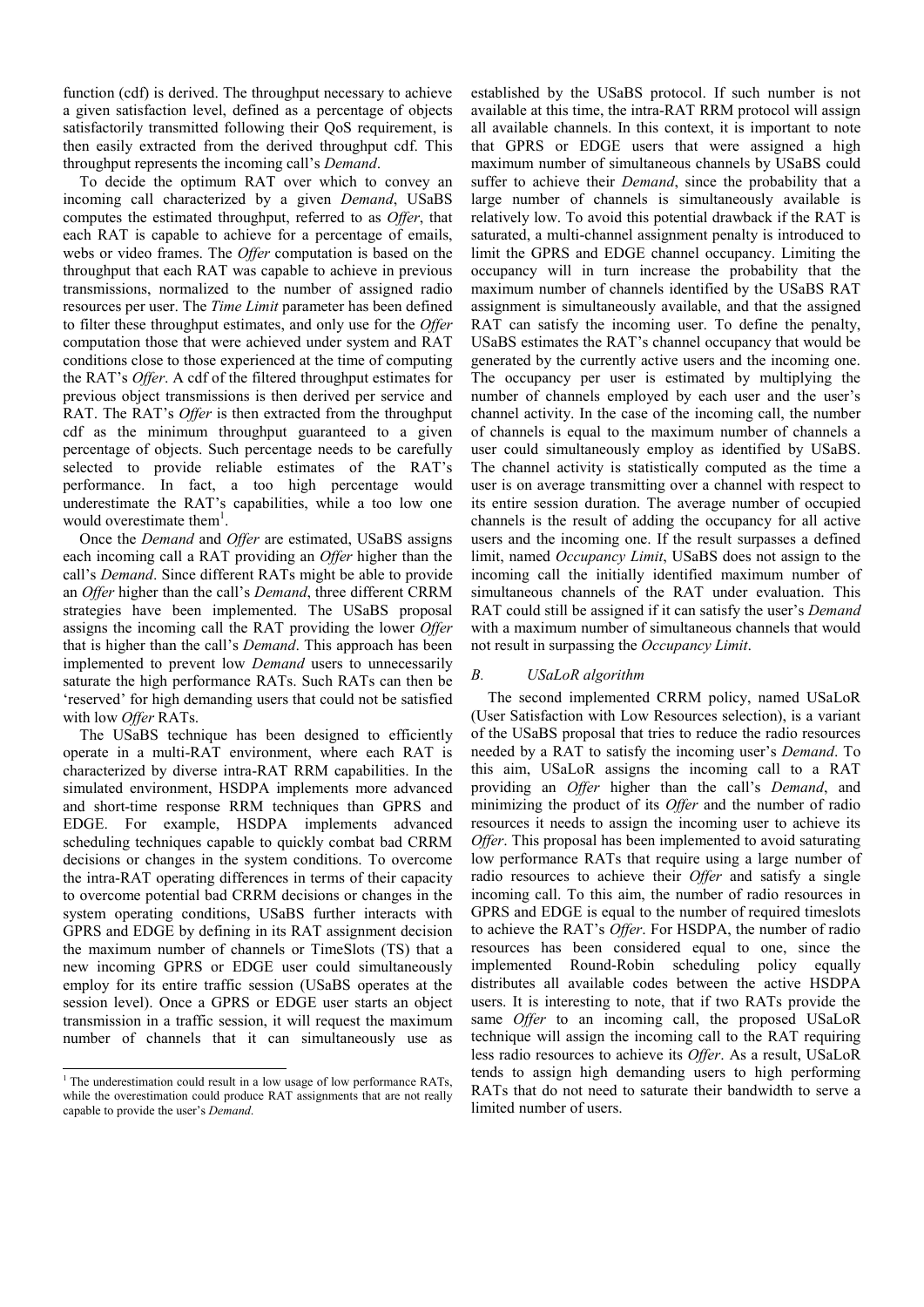## *C. USaMOS algorithm*

The third proposed CRRM policy, named USaMOS (User Satisfaction with Minimum Occupancy Selection), assigns an incoming call to the RAT providing an *Offer* that is higher than the call's *Demand*, and experiencing the lowest channel occupancy with respect to its maximum capacity. The GPRS and EDGE channel occupancy and *Occupancy Limit* are computed following the methodology described in Section II. A. For HSDPA, a similar procedure is followed to estimate the channel occupancy, except that all the HSDPA codes are considered a single communications resource, and the channel occupancy is then equal to the HSDPA users channel activity, as computed for USaBS. In HSDPA, incoming users share the available codes with active users as established by the Round-Robin scheduling policy. In this case, the HSDPA *Occupancy Limit* must be set to guarantee a high performance and optimum resources usage. A high limit would increase the HSDPA availability, which will result in a higher number of users assigned to HSDPA, a lower bandwidth available to each one of them, and higher interference levels. On the other hand, a too low limit would underutilise HSDPA and over utilise the other RATs, thereby increasing their interference levels and reducing their performance. In this context, the USaMOS technique defines different *Occupancy Limits* to each user contract. In particular, higher limits are defined for the more demanding users so that they have easier access to HSDPA. In this work, the *Occupancy Limit* has been set to 2/3, ½ and 1/3 for Gold, Silver and Bronze users respectively.

USaMOS is aimed at uniformly distributing the system load among the available RATs. As reported in [2], a uniform load distribution reduces the interference and the vertical handover probability, which in turn increases the system capacity. In fact, a uniform load distribution among RATs helps guaranteeing the continuous bandwidth availability in every RAT, which can be useful to avoid vertical handovers whenever mobiles move across the heterogeneous network and not all the RATs have continuous coverage.

## III. SPHERE SIMULATION PLATFORM

To analyze the performance and operation of the proposed CRRM policies, this work uses the multi-RAT SPHERE (Simulation Platform for HEterogeneous wiREless systems) simulation platform [7], a system level and event-driven tool capable to simultaneously emulate the GPRS, EDGE and HSDPA standards. The platform simulates a 27 omnidirectional cellular layout, with 500m radius cells offering GPRS, EDGE and HSDPA coverage. A reuse factor of three has been implemented for GPRS and EDGE. A 3km/h macro-cellular mobility model has been implemented, but users are bounded to a specific cell. Each simulated RAT has been assigned a single frequency carrier per cell, which results in eight channels, or timeslots, for GPRS and EDGE, and fifteen channels, or codes, for HSDPA. GPRS and EDGE channels are assigned in a First Come First Served basis, while HSDPA implements a Round-Robin scheduling policy. All three RATs implement their own Link Quality Control

mechanisms to adapt their error protection and data rates to the existing channel quality conditions.

SPHERE emulates a multimedia traffic environment with email, web and real-time H263 video users. The scenario comprises 42 users per cell, with each traffic type representing a third of the cell load. Each traffic type is simulated at the session level, with the session arrival modeled through a Poisson process [8]. The session duration is modeled by Poisson, geometric and exponential distributions for email, web and H.263 users respectively. The session arrival rate has been set to 0.08 sessions per second for the email service, and 0.09 sessions per second for the web and H.263 services. The traffic models have been configured to simulate an average of four emails per session, five web pages per session, and an average H.263 video session duration of fifteen seconds. Erroneously received data is retransmitted using a selectiverepeat ARQ protocol for GPRS and EDGE, and a 4-channel Stop-And-Wait protocol for HSDPA.

SPHERE models the pathloss by means of the Okumura-Hata COST 231 model, and the shadowing through a lognormal distribution with 6dB standard deviation. To reduce the complexity of system level simulations, the physical layer effects resulting from the probabilistic nature of the radio environment have been included by means of Look-Up Tables, extracted from link level simulations and mapping the Packet Error Rate to the experienced channel quality conditions.

#### IV.PERFORMANCE EVALUATION

The proposed CRRM policies have been evaluated considering a GPRS and EDGE *Occupancy Limit* equal to six channels or timeslots (the maximum being eight). The *Time Limit* parameter has been set equal to 120 seconds for web and email services, and 30 seconds for the H.263 video service. Different values have been chosen given the bursty traffic nature of web and email services. The optimization of the *Occupancy Limit* and *Time Limit* parameters is out of the scope of this paper due to space limitations. The *Demand* of an incoming user is equal to the throughput necessary to guarantee its requested satisfaction level, defined as the percentage of web, email or H.263 transmissions satisfying its contract QoS requirements. The selection of the *Demand* satisfaction levels can be tailored to different system strategies. In this study, the satisfaction levels have been set to 61%, 90% and 99% for email, web and H.263 video services respectively. The SPHERE email traffic model simulates emails with and without attachment. In this case, the selected 61% email satisfaction level guarantees that 100% of emails without attachment are satisfactorily transmitted. More strict satisfaction levels have been defined for web and video services given their interactive and real-time nature. To derive the RAT's *Offer*, this paper considers the minimum throughput guaranteed to 80% of the previous object transmissions.

Figure 1 shows the obtained satisfaction levels by the proposed CRRM strategies per service and contract type; the horizontal line indicates the defined objective satisfaction levels per traffic service. The obtained results show that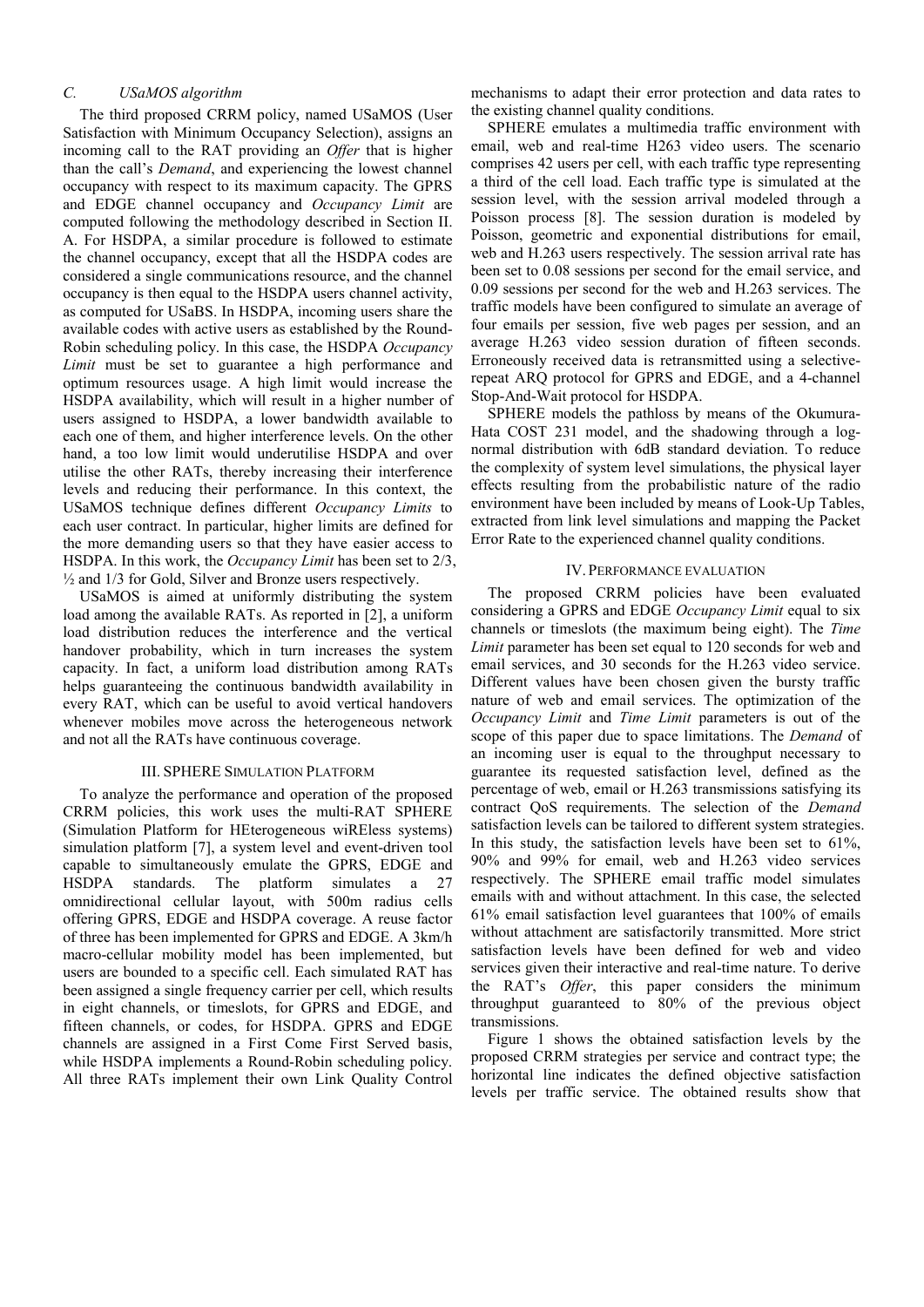USaBS is capable to fully guarantee the objective satisfaction levels for email and web services independently of their contract type. In addition, USaBS achieves a similar performance for all contract types, which emphasizes its user and service fairness. Despite achieving high satisfaction levels for the H.263 service, USaBS does not seem to be capable to fully guarantee its objective satisfaction levels. It is worthwhile noting that the defined H.263 objective satisfaction levels are probably too ambitious and that they can be slightly reduced without compromising the H.263 video quality. However, the unexpected H.263 USaBS performance is not due to a design flaw, but to inadequate RAT assignment decisions resulting from the adaptive operation of HSDPA. As shown in Figure 2 for web services, USaBS assigns more frequently the higher performance RATs (i.e. HSDPA and GPRS-EDGE with a large number of simultaneous channels or timeslots - TS) to contract types with more strict QoS requirements (i.e. Gold users). On the other hand, users with lower QoS requirements are generally assigned to less performing RATs. Figure 2 depicts the USaBS RAT selection assignments per contract type, grouping the GPRS and EDGE multi-channel RAT assignments for clarity. The same trend was observed for email users. On the other hand, the conducted simulations have shown that certain H.263 Gold users are assigned to low performance RATs that are not capable to satisfy their *Demands*. For example, 3.39% of Gold H.263 sessions were assigned to GPRS with a maximum of four timeslots, which is clearly inadequate given the low GPRS data rates and the high H.263 QoS and bandwidth requirements. The reason for this undesired behavior lies in the aggressive operation of the HSDPA Adaptive Modulation and Coding (AMC) scheme. This scheme is in charge of continuously selecting the transmission mode based on the experienced channel quality conditions. An aggressive operation of the AMC technique would result in the continuous selection of transmission modes with high data rates but low error protection capabilities that can result in a very low HSDPA throughput performance. This behavior reduces the HSDPA *Offer*, and results in inadequate RAT assignment decisions. In fact, it is important to note that USaBS assigns an incoming user to the RAT offering the higher *Offer*, even if not sufficient, if no other RAT can provide an *Offer* higher than the incoming user's *Demand*. In this case, a low HSDPA *Offer* results in inadequate H.263 RAT assignments not capable to guarantee the objective satisfaction levels. As it will be shown later, reducing the percentage of inadequate RAT assignments derived from the aggressive operation of the HSDPA AMC mechanism improves the objective satisfaction levels. Further optimizing the AMC operation will then allow USaBS to achieve its objective satisfaction levels for the more demanding users.



Fig. 2. USaBS RAT assignments (in %) per contract type for the web service.

GOLD SILVER BRONZE <sup>20</sup> HSDPA

25

GOLD SILVER BRONZE

5

0 GOLD SILVER BRONZE

GPRS

2

The USaLoR technique was designed to avoid saturating low performance RATs that require assigning a large number of radio resources to a single user to provide an *Offer* that satisfies the user's *Demand*. The obtained results confirm that USaLoR reduces the probability to saturate low performance RATs, since the number of users assigned to GPRS or EDGE with five to eight simultaneous channels has been reduced by 3.6% and 7.7% respectively compared to USaBS. On the other hand, the number of users assigned to GPRS or EDGE with a maximum of four simultaneous channels remains stable for GPRS and increased by 5.3% for EDGE. The USaLoR HSDPA session assignments have also increased by 6.1% with respect to USaBS. The observed USaLoR behavior has been achieved at the expense of slightly reducing the mean satisfaction level, although it is still remains above the objective satisfaction levels for data transmissions (Figure 1).

The USaMOS CRRM technique was designed to assign an incoming call to the RAT providing an *Offer* that is higher than the call's *Demand*, and experiencing the lowest channel occupancy with respect to its *Occupancy Limit*. The technique was aimed at distributing the system load among the available RATs. Figure 3 compares the average RAT channel occupancy for the three proposed CRRM policies. As it was intended, USaMOS achieves a more uniform average load distribution among the simulated RATs.